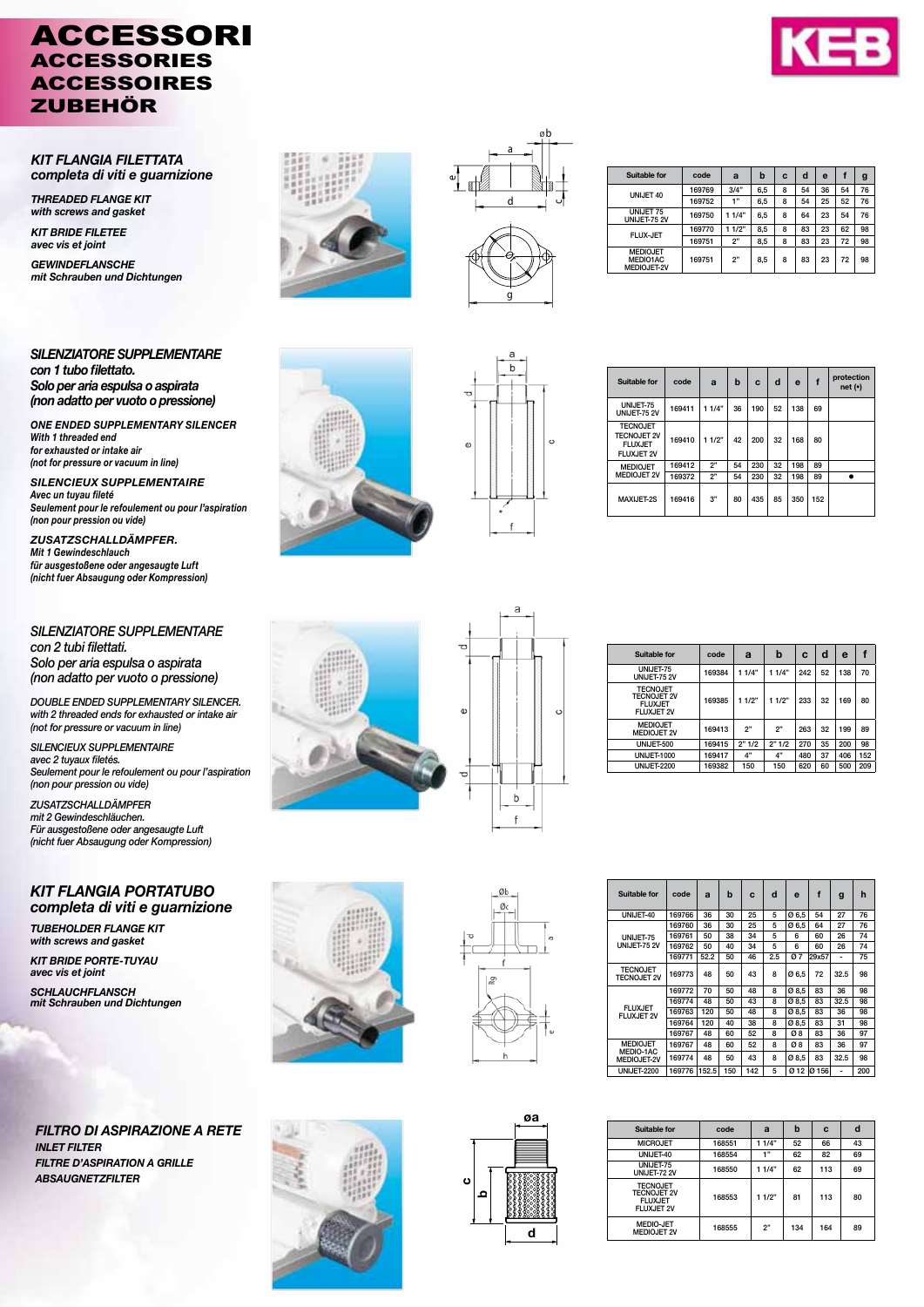#### *FILTRO PER VUOTO VACUUM FILTER FILTRE A VIDE VAKUUMFILTER*





| Suitable for                                       | code   | a   | b   | C   | d   | e     | g     | Replacement<br>cartridge code |
|----------------------------------------------------|--------|-----|-----|-----|-----|-------|-------|-------------------------------|
| UNIJET-75                                          | 168560 | 161 | 156 | 200 | 176 | 11/4" | 11/4" | 167671                        |
| <b>TECNOJET</b><br><b>TECNOJET 2V</b>              | 168564 | 200 | 185 | 200 | 176 | 11/2" | 11/2" | 167673                        |
| <b>FLUXJET</b><br>FLUXJET 2V                       | 168564 | 200 | 185 | 200 | 176 | 11/2" | 11/2" | 167673                        |
|                                                    | 168561 | 258 | 211 | 226 | 200 | 2"    | 2"    | 167672                        |
| <b>MEDIOJET</b><br>MEDIO-1AC<br><b>MEDIOJET 2V</b> | 168561 | 258 | 211 | 226 | 200 | 2"    | 2"    | 167672                        |
| UNIJET-500<br>UNIJET-501                           | 168543 | 258 | 211 | 226 | 200 | 21/2" | 21/2" | 167672                        |
| <b>UNIJET-1000</b><br><b>UNIJET-1500</b>           | 168544 | 320 | 300 | 340 | 305 | $4"$  | 4"    | 167679                        |

## *FILTRO DI ASPIRAZIONE A CARTUCCIA*

*con ricambio in poliestere o carta*

*CARTRIDGE SUCTION FILTER with replacement cartridges in paper or polyester FILTRE D'ASPIRATION A CARTOUCHE avec rechange en polyester ou papier*

*ABSAUGPATRONENFILTER mit Ersatz aus Polyester oder aus Papier*





| Suitable for                                                          | Item   | a   | b  | c   | d      | <b>Replacement</b><br>Polvester<br>cartridge | Replacement<br>Paper<br>cartridge |
|-----------------------------------------------------------------------|--------|-----|----|-----|--------|----------------------------------------------|-----------------------------------|
| UNIJET-40                                                             | 168410 | 140 | 40 | 130 | 1"     | 167690                                       |                                   |
| UNIJET-75<br><b>UNIJET-75 2V</b>                                      | 168411 | 140 | 40 | 130 | 1114"  | 167690                                       |                                   |
| <b>TECNOJET</b><br><b>FLUXJET</b><br><b>TECNOJET-2V</b><br>FLUXJET-2V | 168412 | 175 | 45 | 130 | 1 1/2" | 167691                                       |                                   |
| <b>MEDIOJET</b><br>MEDIO-1AC<br>MEDIOJET-2V                           | 168491 | 210 | 50 | 172 | 2"     | 167692                                       |                                   |
| UNIJET-500<br>UNIJET-501                                              | 168534 | 220 | 60 | 195 | 2"1/2  |                                              | 167670                            |
| <b>UNIJET-1000</b><br><b>UNIJET-1500</b>                              | 168537 | 300 | 60 | 320 | 4"     |                                              | 167678                            |

## *VALVOLA LIMITATRICE DI VUOTO \**

*VACUUM RELIEF VALVE \* SOUPAPE DE LIMITATION DE VIDE \* VAKUUMBEGRENZUNGSVENTIL \**





| Suitable for                                                                                              | Item       | a   | b   | c     | d     | e   | picture        |
|-----------------------------------------------------------------------------------------------------------|------------|-----|-----|-------|-------|-----|----------------|
| UNIJET-75<br><b>UNIJET-75 2V</b><br><b>TECNOJET</b><br><b>TECNOJET 2V</b><br><b>FLUXJET</b><br>FLUXJET 2V | 169835     | 82  | 80  | 11/2" | CH55  | 114 | $\overline{2}$ |
| UNIJET-160                                                                                                | 169849     | 82  | 80  | 11/2" | CH55  | 114 | $\overline{2}$ |
| <b>MEDIOJET</b><br><b>MEDIOJET 2V</b>                                                                     | 169846     | 135 | 80  | 2"    | CH65  | 195 | $\overline{2}$ |
| MEDIO-1AC<br>UNIJET-501<br>UNIJET-500<br><b>UNIJET-1000</b>                                               | 169844     | 137 | 203 | 3"    | CH100 | 320 | 1              |
| <b>UNIJET-1500</b><br>UNIJET-2200 (50 Hz)                                                                 | 2 x 169844 | 137 | 203 | 3"    | CH100 | 320 |                |
| UNIJET-2200 (60Hz)                                                                                        | 3 x 169844 | 137 | 203 | 3"    | CH100 | 320 |                |

#### *VALVOLA LIMITATRICE DI PRESSIONE \* PRESSURE RELIEF VALVE \* SOUPAPE DE LIMITATION DE PRESSION \* DRUCKBEGRENZUNGSVENTIL \**





| Suitable for                                                                      | Item       | a   | b     | C     | d     | е   |
|-----------------------------------------------------------------------------------|------------|-----|-------|-------|-------|-----|
| UNIJET-75 / UNIJET-75 2V<br><b>TECNOJET / TECNOJET 2V</b><br>FLUXJET / FLUXJET 2V | 169834     | 103 | 11/2" | 11/2" | CH55  | 133 |
| UNIJET-160                                                                        | 169856     | 103 | 11/2" | 11/2" | CH55  | 133 |
| <b>MEDIOJET</b><br><b>MEDIOJET 2V</b>                                             | 169858     | 75  | 2"    | 2"    | CH65  | 95  |
| MEDIO-1AC<br>UNIJET-501<br>UNIJET-500<br><b>UNIJET-1000</b>                       | 169857     | 65  | 3"F   | 3"F   | CH100 | 142 |
| <b>UNIJET-1500</b><br>UNIJET-2200 (50 Hz)                                         | 2 x 169857 | 65  | 3"F   | 3"F   | CH100 | 142 |
| UNIJET-2200 (60 Hz)                                                               | 3 x 169857 | 65  | 3"F   | 3"F   | CH100 | 142 |

*\* Da tarare al valore massimo di vuoto/pressione indicato sulla targa della soffiante*

*\* To be adjusted according to the max. vacuum/pressure indicated on the blower rating plate*

*\* A régler selon la valeur du vide/pression max. indiquée sur la plaquette de la soufflante*

*\* Zur Eichung gemäß dem max. Vakuum/Druck Wert, der auf dem Schild des Gebläses angezeigt ist*

Gli accessori che Vi mettiamo a disposizione, sono studiati per facilitare l'installazione dei gruppi aspiratori-soffianti a canale laterale. Alcuni di questi, come i filtri e le valvole limitatrici di vuoto e di pressione, sono accessori indispensabili per assicurarne un corretto funzionamento. Oltre a questi accessori specifici per i gruppi aspiratori-soffianti, la KEB dispone di una vasta gamma di componenti per la realizzazione di impianti centralizzati per l'aspirazione di liquidi e polveri. Richiedete eventualmente i relativi cataloghi.

The accessories at your disposal have been specially designed to facilitate the installation of the side channel blowers / aspirators. Some of these accessories, such as filters and vacuum / pressure relief valves, are essential for ensuring the correct operation of the blowers / aspirators. In addition to these accessories for our side channel blowers / aspirators, KEB also offers a wide range of components for custom designed centralised vacuum cleaning systems.

Please ask for our seperate product catalogue for these components.

Les accessoires que nous mettons à votre disposition sont conçus pour faciliter l'installation des groupes aspirateurs-soufflantes à canal latéral. Certains d'entre eux, comme les filtres et les soupapes de limitation de vide et de pression sont des accessoires indispensables pour assurer leur bon fonctionnement.

Outre ces accessoires spécifiques pour les groupes aspirateurs-soufflantes, KEB dispose d'une large gamme de composants pour la réalisation d'installations centralisées pour l'aspiration de liquides et de poudres. N'hésitez pas à demander les différents catalogues.

Das Zubehör wurde speziell zu dem Zweck entwickelt, die Installation von Seitenkanalverdichtern zu vereinfachen. Einige Zubehörteile, wie Filter und Vakuumbegrenzungs- und Druckbegrenzungsventile, sind für den einwandfreien Betrieb unbedingt erforderlich. Außer diesem spezifischen Zubehör für die Seitenkanalverdichter verfügt KEB über eine reichhaltige Palette an Komponenten für zentralisierte Anlagen für das Absaugen von Flüssigkeiten und Staub. Fordern Sie eventuell die entsprechenden Kataloge an.